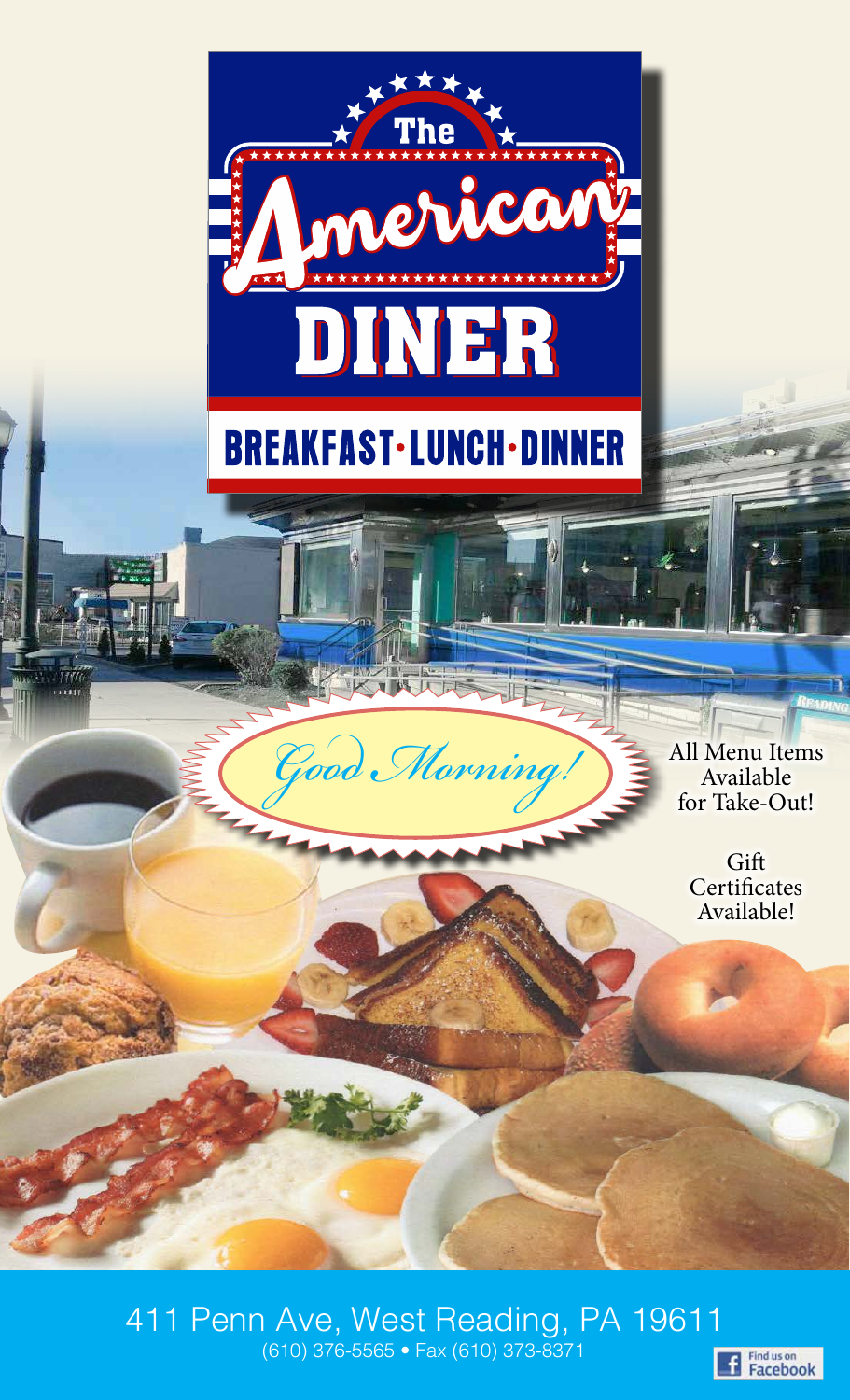# GOOD MORNING...

Fresh Farm Eggs

Served with buttered toast and jelly.

**\*Two Eggs** (Any Style) **2.79 \*One Egg** (Any Style) **2.19 Egg Whites** (3 Eggs) **3.99 Egg Beaters 3.99**

**Low cholesterol (egg beaters) add 99¢. Bagel, English Muffin, Biscuit or Croissant 79¢ extra (Instead of toast) • Add Cheese 79¢**

### Crab Meat Omelette **7.29**

Three egg omelette with crab meat and broccoli, topped with Hollandaise sauce, served with homefries and toast

**Fajita Omelette 6.99** (beef or chicken) grilled fajita Seasoned beef or chicken strips, onions and green peppers with a blend of cheeses. Served with salsa and sour cream

#### **\*Build Breakfast Wrap 5.99**

3 Eggs scrambled with a choice of 2 items (onion, cheese, Sausage, bacon, green pepper, mushroom, tomato or spinach), In a grilled fresh tortilla (white or whole wheat), Add 75¢ for each additional ingredient

#### **Red, White & Blue Pancakes 6.29**

**or French Toast** 3 fluffy buttermilk pancakes or 3 Texas French toast with strawberry & blueberry topping and whipped cream

**Short Stack Red, White & Blue Pancakes or French Toast 5.29**

Our Homemade Creamed Chipped Beef **6.99** On toast, served with homefries

**Omelettes** 

**Plain 4.29** Made with 3 eggs. Served with buttered toast and jelly.

**Cheese 5.29** American, Swiss, Cheddar or Feta

**Ham, Bacon or Sausage 5.79**

**Mushroom 4.79**

**Spinach & Feta Cheese 5.79**

**Western 5.79** Ham, Green Pepper and Onion

**Fresh Garden 5.99** Tomato, Onion & Green Pepper

**Meat Lovers Omelette 6.99** Sausage, Bacon and Ham

#### **Create Your Own Omelette \$5.79**

Begin with a fluffy three egg omelette and any two of your favorite ingredients below. Add 75¢ for each additional ingredient. Served with toast, butter and jelly. **Mushrooms • Tomato • Onion • Green Pepper Ham • Bacon • Sausage • Cheese • Spinach**

**\*** Dieter's Delight Omelette **7.29**

Egg beaters omelette with mushrooms, green peppers and onions, served with dry whole wheat toast and fruit salad

Breakfast Specials

**Cream Cheese Stuffed Pancakes 6.29 or French Toast** 3 buttermilk pancakes or French toast stuffed with cream cheese and topped with whipped cream

**Short Stack of Cream Cheese Stuffed Pancakes or French Toast 5.29** Stuffed with cream cheese and topped with whipped cream

**Philly Cheese Steak Omelette 6.99** (Beef or chicken) 3 eggs scrambled, sautéed onions, Hot peppers & cheese, served with marinara sauce and toast

**\*** Country Style Breakfast **6.29**

Three eggs scrambled, mixed with home tries, onions and green peppers. Served with toast and jelly

Our Homemade Sausage Gravy **6.99**

Over biscuits, served with homefries

\*CONSUMING RAW OR UNDER-COOKED MEATS, POULTRY, SEAFOOD SHELLFISH OR EGGS MAY INCREASE YOUR RISK OF FOOD-BOURNE ILLNESS, ESPECIALLY IF YOU HAVE CERTAIN MEDICAL CONDITIONS. PHOTOS ARE FOR SUGGESTIONS ONLY ACTUAL PLATTERS MAY APPEAR DIFFERENT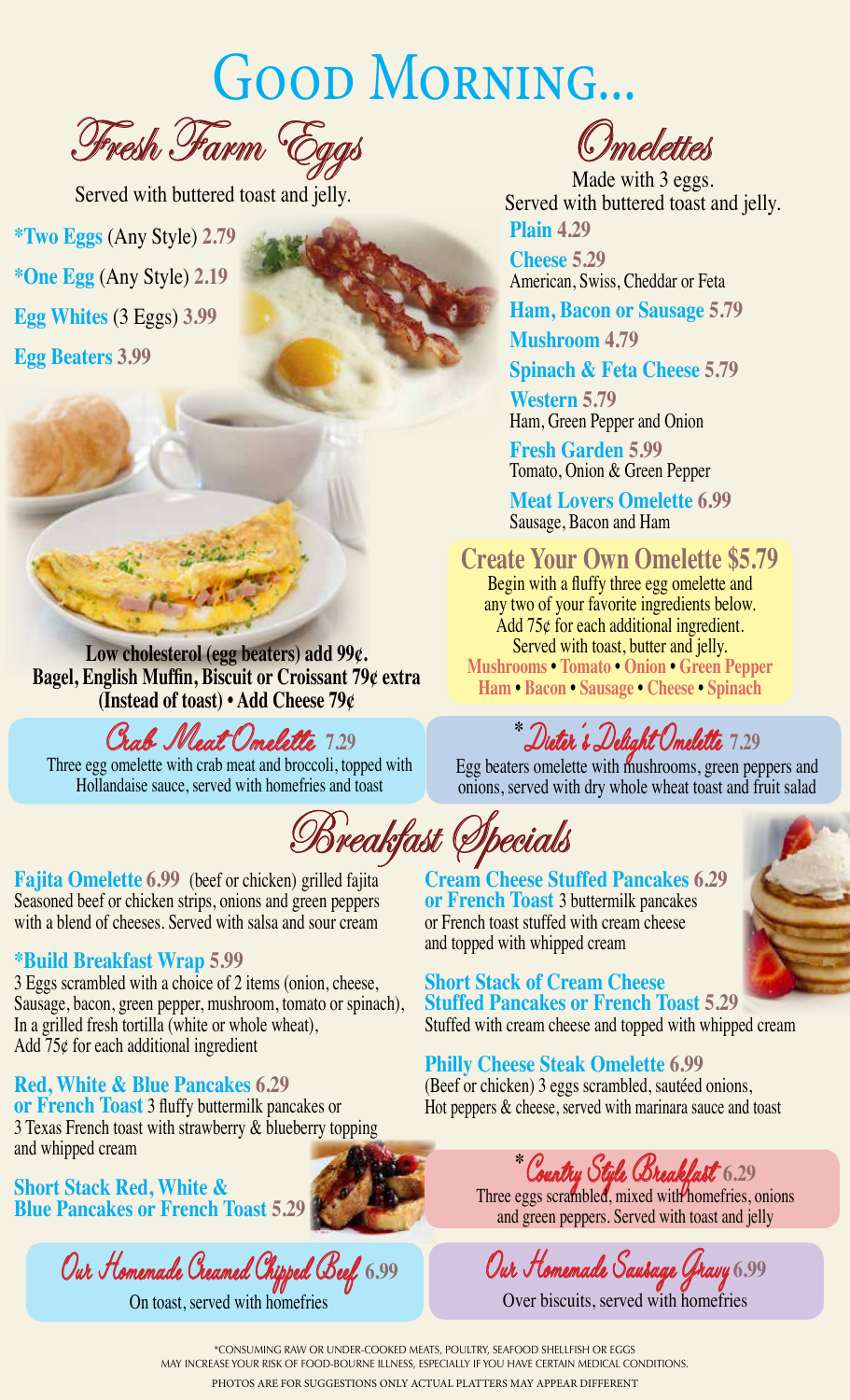

Served with butter and syrup. **Three Buttermilk Pancakes 4.79 Pancakes with Two Eggs** \*(Any Style) **5.99 Pancakes with Two Scoops of Ice Cream 5.99 Pancakes with Fruit 5.99** Apple or Cherry or Blueberry or Strawberry

**Short Stack of Pancakes 3.79**

**Short Stack of Pancakes with Fruit Topping 4.99** Apple or Blueberry or Cherry or Strawberry

**Single Pancake or French Toast 1.79**

**SPECIALTY PANCAKES** Chocolate Chip or Banana Pancakes topped with whipped cream **5.99** Short Stack **4.99**

**\*** Waffle Deluxe **7.79**

Waffle topped with two eggs (any style), two strips of bacon or two sausage links. Served with butter and syrup

**\*** Baltimore Special **6.99**

Two eggs (any style), two strips of bacon, two sausage links and two fluffy pancakes or two slices of French toast with syrup and butter

**\*** Chopped Sirloin Steak & Eggs **8.99**

Chopped sirloin steak (1/2 lb.) with two eggs, (any style). Served with homefries, toast and jelly

**\*** Eggs Benedict **6.99**

Poached eggs with Canadian bacon on a toasted English muffin, topped with homemade Hollandaise sauce, served with homefries

**\*** Crabby Benedict **7.99**

Poached eggs with crab cake on a toasted English muffin, topped with homemade Hollandaise sauce, and served with homefries

**\*** The Virginian **9.99**

Our famous grilled Virginia ham steak, served with two eggs (any style), homefries, toast & jelly

Buttermilk Pancakes Golden Texas French Toast

Served with butter and syrup.

**French Toast 4.79 French Toast with Two Eggs 5.99** \*(Any Style)

**French Toast with Two Scoops of Ice Cream 5.99**

**French Toast with Fruit 5.99** Apple or Cherry or Blueberry or Strawberry

**Short Stack of French Toast 3.79**

**Short Stack of French Toast with Fruit 4.99** Apple or Blueberry or Cherry or Strawberry

 $\delta$ elgian ()

Served with butter and syrup.

**Homemade Belgian Waffle 5.29** with Creamed Chipped Beef **6.79**

**Waffle with Fruit 6.79** Apple or Cherry or Blueberry or Strawberry or Banana

**Waffle with Two Eggs** \*(Any Style) **6.79**

**Waffle with Two Scoops of Ice Cream 6.79**

**\*** Delmonico (8oz.), Black Diamond (8oz.) or New York Strip Steak (8oz.) & Eggs **12.99**

Served with two eggs (any style), homefries, toast & jelly

**\***Grilled Single Pork Chop **6.99**

Served with two eggs (any style), homefries, toast & jelly

\*CONSUMING RAW OR UNDER-COOKED MEATS, POULTRY, SEAFOOD SHELLFISH OR EGGS MAY INCREASE YOUR RISK OF FOOD-BOURNE ILLNESS, ESPECIALLY IF YOU HAVE CERTAIN MEDICAL CONDITIONS. PHOTOS ARE FOR SUGGESTIONS ONLY ACTUAL PLATTERS MAY APPEAR DIFFERENT